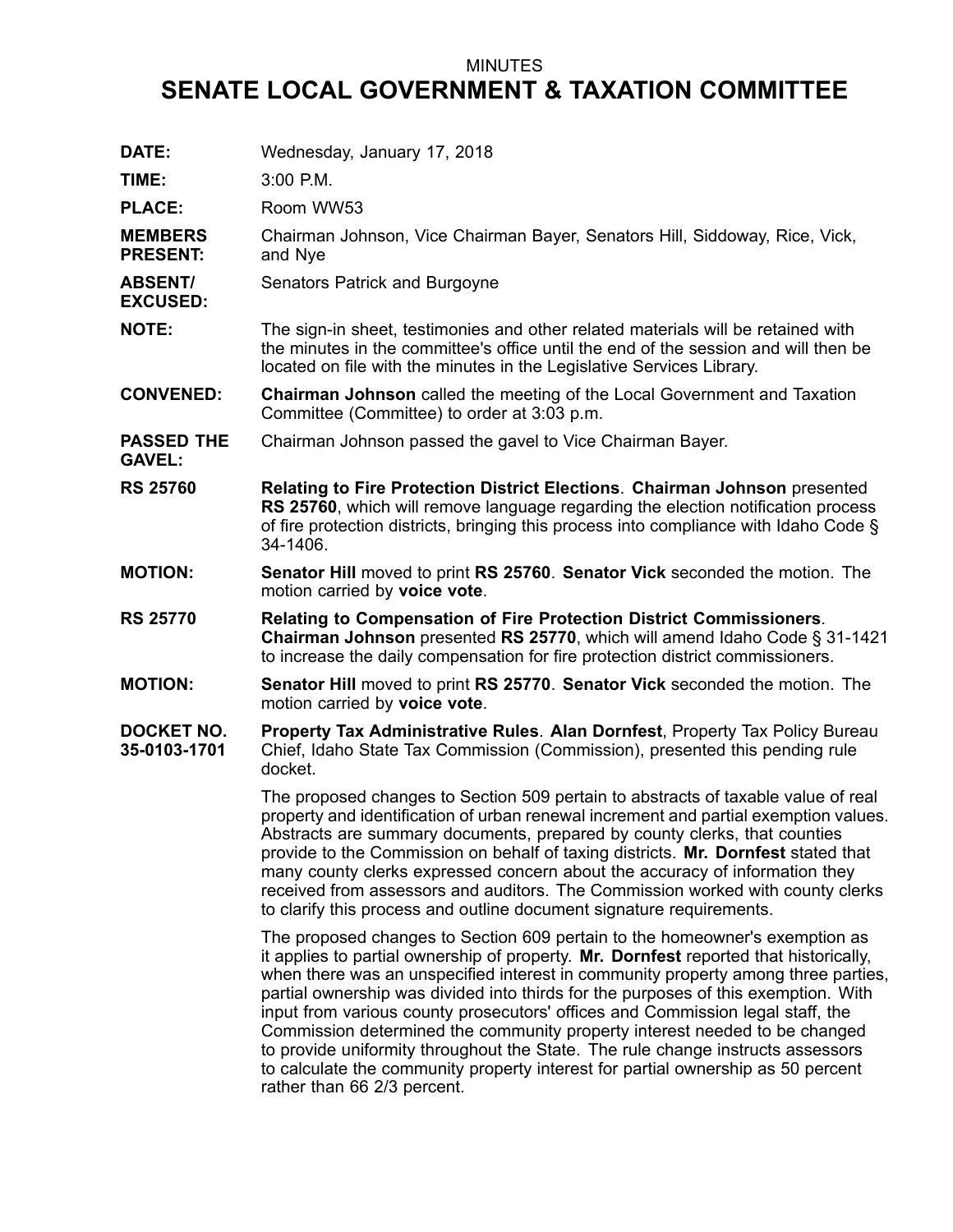**Vice Chairman Bayer** asked for clarification regarding the number of homeowners potentially impacted by this change. **Mr. Dornfest** reported that within the Circuit Breaker Property Tax Reduction (PTR) program - which will also be impacted by this change in <sup>a</sup> companion rule - 83 of 27,000 accounts would be affected. This would result in \$800 of additional benefits being paid from the \$17 million benefit program.

**Senator Hill** commented on how the interpretation of unspecified ownership interests in partial ownership property by the Commission has changed since 1998, rendering the community property interest at 66 2/3 percent rather than 50 percent of total ownership. He asked Mr. Dornfest to explain what changes occurred to authorize this potential increase in taxation. **Mr. Dornfest** stated that the potential change in taxation is <sup>a</sup> result of <sup>a</sup> change in interpretation of how to apply the exemption to community property interests when ownership is not specified. The proposed rule is intended to provide consistency in the application of the exemption.

**Senator Rice** inquired if the Commission is reacting to county prosecutors advising counties to not adhere to current law. **Mr. Dornfest** stated that the Commission agrees with and supports the proposed rule changes. **Senator Rice** commented that the legal presumption for <sup>a</sup> tenancy in common is that each party has an equal share of property unless proven otherwise; he questioned the legality of treating <sup>a</sup> husband and wife as one entity in such <sup>a</sup> circumstance.

**Mr. Dornfest** asked George Brown, Deputy Attorney General assigned to the Tax Division of the Commission, to discuss the legal basis for the proposed rule change. **Mr. Brown** indicated that interpretation and application of this rule was not uniform among counties. During the rulemaking process, and with input from county prosecutors, the Commission determined that uniformity as to how unspecified partial interests are treated for exemption purposes was appropriate.

**Senator Rice** commented that in his experience, <sup>a</sup> married couple on <sup>a</sup> deed is represented as husband and wife, regardless of the percentage of ownership. He asked Mr. Brown to address how community property deeds are treated differently. **Mr. Brown** stated that in his opinion, for community property, <sup>a</sup> husband and wife are considered one entity and entitled to 50 percent.

**Mr. Dornfest** continued to present **Docket No. 35-0103-1701**. The proposed change to Section 619, which pertains to the statutory exemption for facilities for water or air pollution control, will change the filing date from March to April 15 to conform to Idaho Code § 63-602 and provides consistency with other exemptions.

Section 700 is <sup>a</sup> companion rule to Section 609 and will apply the same changes to the Circuit Breaker (PTR) program. It will also update the homeowner's exemption to \$100,000.

The proposed changes to Section 804 pertain to the computation of <sup>a</sup> tax levy rate when an urban renewal district and taxing district overlap. **Mr. Dornfest** reported that the date for an urban renewal agency to submit attestation regarding plan modifications will be changed to the first Monday of June to conform to statute. The proposal will also create <sup>a</sup> new subsection stating that when there is refinancing of bonded debt, the bond is not considered <sup>a</sup> new bond but may still generate revenue for urban renewal agencies.

The proposed changes to Section 995 pertain to the disbursement of withheld sales tax funds when taxing districts or urban renewal agencies return to compliance with reporting requirements outlined in Idaho Code §§ 67-450E and 50-2913. Once in compliance, the Commission must remit previously withheld sales tax revenue no later than the next quarterly sales tax distribution due date.

**MOTION: Senator Rice** moved to approve **Docket No. 35-0103-1701** with the exception of Sections 609 and 700. **Senator Vick** seconded the motion.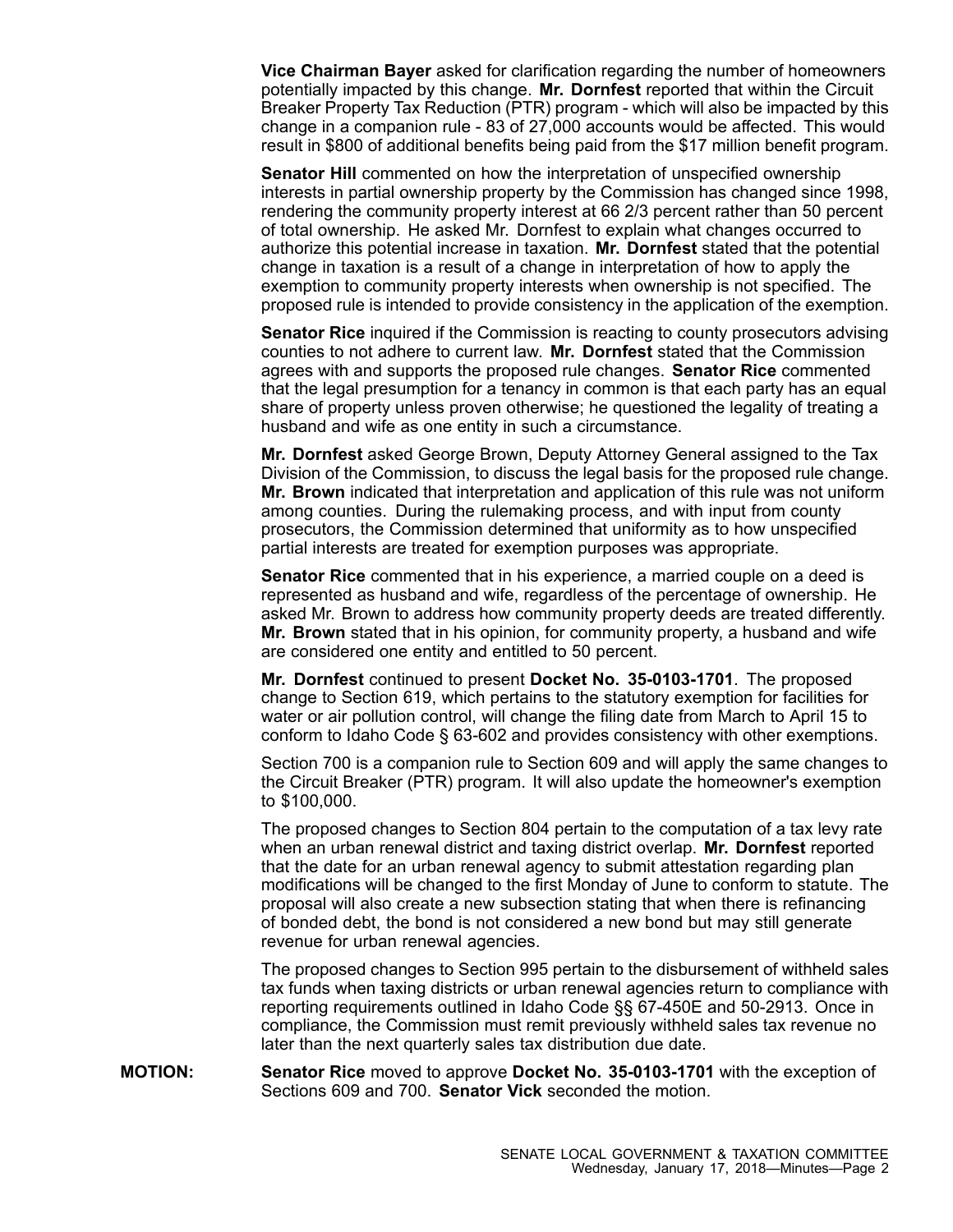**Vice Chairman Bayer** called for <sup>a</sup> roll call vote. **Senators Rice** and **Vick** voted aye. **Chairman Johnson**, **Vice Chairman Bayer**, **Senators Hill**, **Siddoway**, and **Nye** voted nay. The motion failed.

**MOTION: Senator Hill** moved to approve **Docket No. 35-0103-1701**. **Senator Siddoway** seconded the motion.

> **Chairman Johnson** commented on the legal complexities of this docket and asked that the Commission keep the Committee informed of relevant problems as they arise in the future.

The motion carried by **voice vote**.

Due to scheduling considerations, the Committee deferred discussion on **Docket No. 35-0103-1704**.

**DOCKET NO. 35-0103-1706 Property Tax Administrative Rules**. **Mr. Dornfest** indicated that Sections 610 and 709 are companion rules to Section 609 and both pertain to the administration of the homeowner's exemption. Section 610 will change the community property interest examples from two-thirds to one-half. **Senator Rice** asked if the rule change is written in <sup>a</sup> way that precludes the ability of an owner to prove the interest is different than one-half by <sup>a</sup> husband and wife. **Mr. Dornfest** replied that the rule simply provides examples and the Commission defers to the specific interests detailed in <sup>a</sup> deed. He stated that Section 709 pertains to the Circuit Breaker PTR program and makes the same changes to partial interest from two-thirds to one half.

> **Chairman Johnson** inquired as to input received during negotiated rulemaking. **Mr. Dornfest** stated the Commission worked on this rule change for two years and did not receive any public comments.

**Senator Rice** asked if the Commission sought input from senior citizen groups during the rulemaking process. **Mr. Dornfest** replied the Commission did not contact such groups.

- **MOTION: Senator Siddoway** moved to approve **Docket No. 35-0103-1706**. **Chairman Johnson** seconded the motion. The motion carried by **voice vote**.
- **DOCKET NO. 35-0103-1707 Property Tax Administrative Rules. Mr. Dornest** presented Section 020, amended consistent with 2017 HB 156, which pertains to the valuation of recreational vehicles. Assessors needed guidance as to how to collect registration fees and property tax for park model recreational vehicles. **Mr. Dornfest** explained that this rule will create procedures for assessors to value such vehicles.
- **MOTION: Senator Rice** moved to approve **Docket No. 35-0103-1707**. **Senator Siddoway** seconded the motion. The motion carried by **voice vote**.
- **DOCKET NO. 35-0103-1709 Property Tax Administrative Rules. Mr. Dornfest** presented Section 006 which pertains to incorporation by reference. This section is updated annually to ensure current references to publications and reference materials. He indicated that the Commission monitors and updates obsolete reference materials and URLs to ensure the most current information is referenced.

Section 406, amended consistent with 2017 HB 30, pertains to the valuation of rate-regulated electric utilities. **Mr. Dornfest** explained that the flotation cost component of 0.20 percent must be added to the market discount rate when valuing rate regulated electric utility companies; this change will be made to Section 406 to align the rule to statute. Additionally, an obsolete URL link was deleted.

- **MOTION: Senator Nye** moved to approve **Docket No. 35-0103-1709**. **Senator Siddoway** seconded the motion. The motion carried by **voice vote**.
- **ADJOURNED:** There being no further business at this time, **Vice Chairman Bayer** adjourned the meeting at 4:00 p.m.